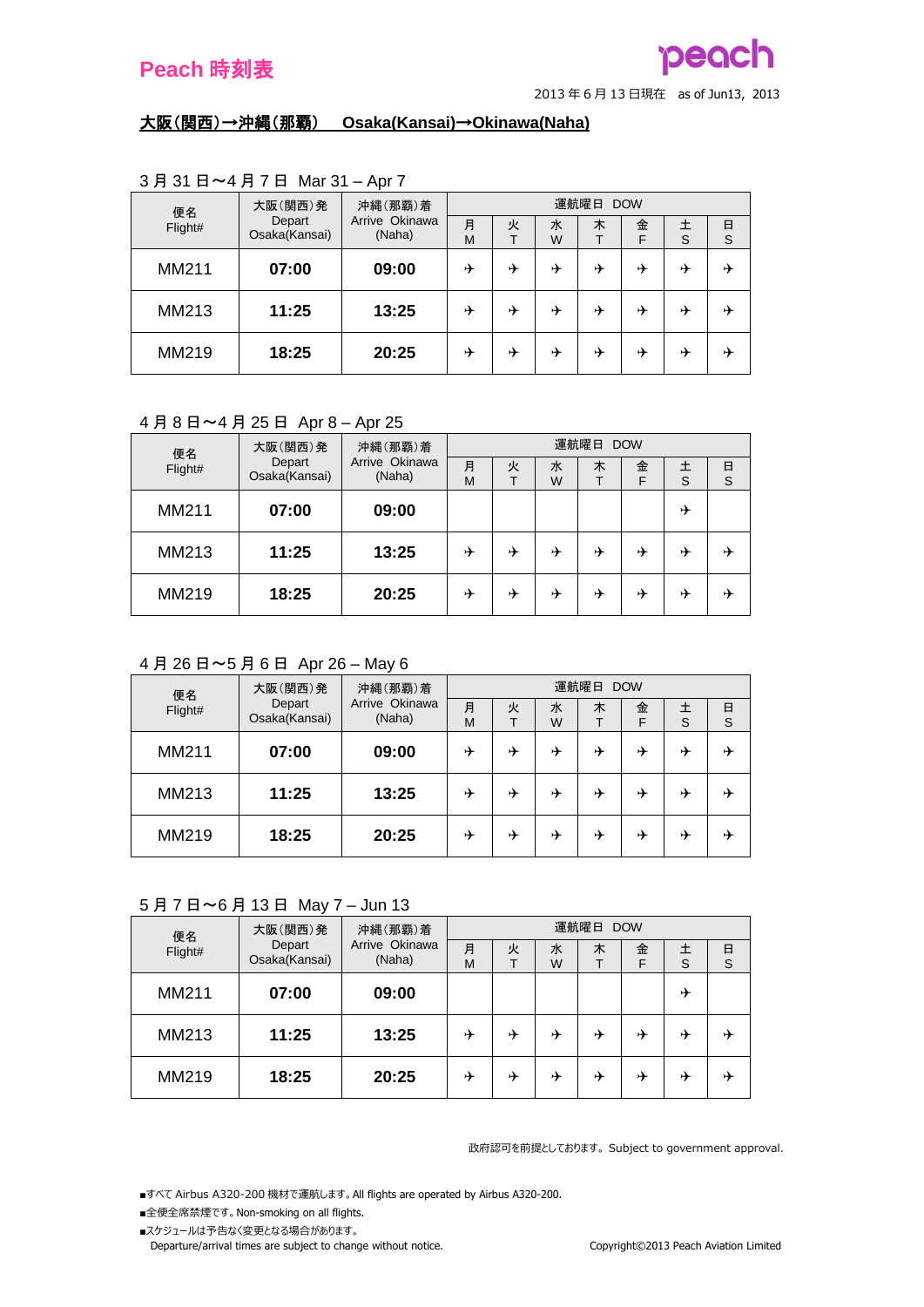# peach

<sup>2013</sup> <sup>年</sup> <sup>6</sup> <sup>月</sup> <sup>13</sup> 日現在 as of Jun13, <sup>2013</sup>

# 6 月 14 日~7 月 11 日 Jun 14 – Jul 11

| 便名      | 大阪(関西)発                 | 沖縄(那覇)着                  |        |   |        | 運航曜日 | <b>DOW</b> |   |        |
|---------|-------------------------|--------------------------|--------|---|--------|------|------------|---|--------|
| Flight# | Depart<br>Osaka(Kansai) | Arrive Okinawa<br>(Naha) | 月<br>M | 火 | 水<br>W | 木    | 金<br>F     | S | 日<br>S |
| MM211   | 07:00                   | 09:00                    | ⊁      | → | ⊁      | ⊁    | D          | ⊁ | ⊬      |
| MM213   | 11:25                   | 13:25                    | ⊁      | ⊁ | ⊁      | ⊁    | ⊁          | ⊁ | ⊁      |
| MM219   | 18:25                   | 20:25                    | ⊬      | → | ⊁      | ⊁    | ⊁          | ⊁ | ⊁      |

## 7 月 12 日~8 月 27 日 Jul 12 – Aug 27

| 便名      | 大阪(関西)発                 | 沖縄(那覇)着                  | 運航曜日 DOW |        |        |        |        |        |        |  |
|---------|-------------------------|--------------------------|----------|--------|--------|--------|--------|--------|--------|--|
| Flight# | Depart<br>Osaka(Kansai) | Arrive Okinawa<br>(Naha) | 月<br>M   | 火<br>т | 水<br>W | 木<br>т | 金<br>F | 土<br>S | 日<br>S |  |
| MM211   | 07:00                   | 09:00                    | ⊁        | ⊁      | ⊁      | ⊁      | ⊁      | ⊁      | ⊁      |  |
| MM213   | 11:25                   | 13:25                    | ⊁        | ⊁      | ⊁      | ⊁      | ⊁      | ⊁      | ⊁      |  |
| MM215   | 13:20                   | 15:20                    | ⊁        | ⊁      | ⊁      | ⊁      | ⊁      | ⊁      | ⊁      |  |
| MM219   | 18:25                   | 20:25                    | ⊁        | ⊁      | ⊁      | ⊁      | ⊁      | ⊁      | ⊁      |  |

## 8 月 28 日~9 月 12 日 Aug 28 – Sep 12

| 便名      | 大阪(関西)発                 | 沖縄(那覇)着                  |        |        |        | 運航曜日 | <b>DOW</b> |        |               |
|---------|-------------------------|--------------------------|--------|--------|--------|------|------------|--------|---------------|
| Flight# | Depart<br>Osaka(Kansai) | Arrive Okinawa<br>(Naha) | 月<br>M | 火<br>T | 水<br>W | 木    | 金<br>F     | 土<br>S | $\frac{E}{S}$ |
| MM211   | 07:00                   | 09:00                    | ⊁      | ⊁      | ⊁      | ⊁    | ⊁          | ⊁      | ⊁             |
| MM213   | 11:25                   | 13:25                    | ⊁      | ⊁      | ⊁      | ⊁    | ⊁          | ⊁      | ⊁             |
| MM215   | 13:35                   | 15:35                    | ⊁      | ⊬      | ⊁      | ⊁    | ⊁          | ⊁      | ⊁             |
| MM219   | 18:25                   | 20:25                    | ⊁      | ⊬      | ⊁      | ⊁    | ⊁          | ⊁      | ⊁             |

政府認可を前提としております。 Subject to government approval.

- ■全便全席禁煙です。 Non-smoking on all flights.
- ■スケジュールは予告なく変更となる場合があります。 Departure/arrival times are subject to change without notice. Copyright©2013 Peach Aviation Limited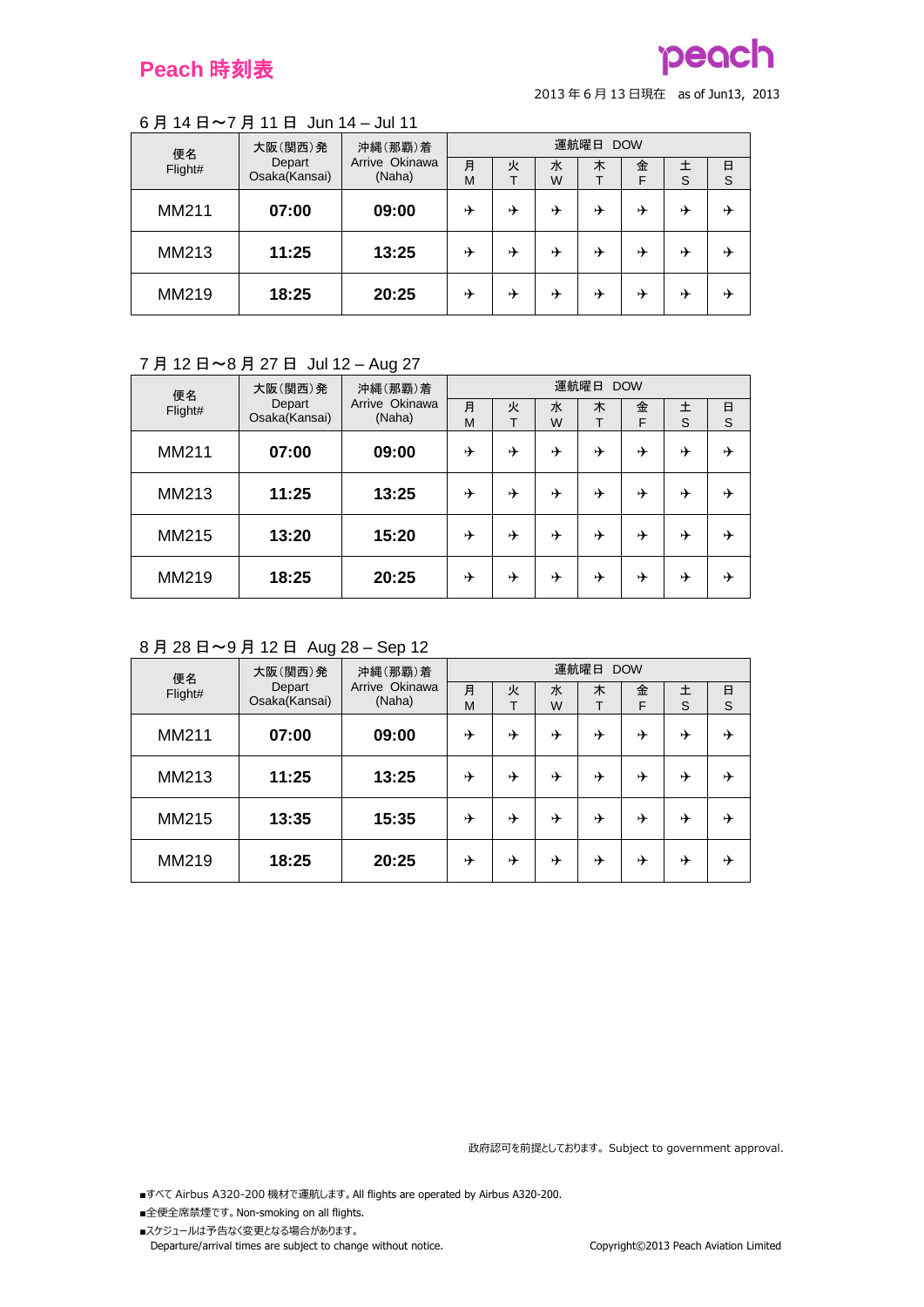## **Peach** 時刻表

## **pego**

<sup>2013</sup> <sup>年</sup> <sup>6</sup> <sup>月</sup> <sup>13</sup> 日現在 as of Jun13, <sup>2013</sup>

#### 9 月 13 日~9 月 19 日 Sep 13 – Sep 19

| 便名      | 大阪(関西)発                 | 沖縄(那覇)着                  |        |        |        | 運航曜日 | <b>DOW</b> |        |        |
|---------|-------------------------|--------------------------|--------|--------|--------|------|------------|--------|--------|
| Flight# | Depart<br>Osaka(Kansai) | Arrive Okinawa<br>(Naha) | 月<br>M | 火<br>᠇ | 水<br>W | 木    | 金<br>F     | 土<br>S | 日<br>S |
| MM211   | 07:00                   | 09:00                    | ⊁      | ⊁      | ⊁      | ⊁    | ⊁          | ⊁      | ⊁      |
| MM213   | 11:00                   | 13:00                    | ⊁      | ⊁      | ⊁      | ⊁    | ⊁          | ⊁      | ⊁      |
| MM215   | 14:30                   | 16:30                    | ⊁      |        |        |      | ⊁          | ⊁      | ⊁      |
| MM219   | 18:25                   | 20:25                    | ⊁      | ⊁      | ⊁      | ⊁    | ⊁          | ⊁      | ⊁      |

## 9 月 20 日~9 月 23 日 Sep 20 – Sep 23

| 便名      | . .<br>大阪(関西)発          | 沖縄(那覇)着                  |        |        |        | 運航曜日 DOW |        |        |        |
|---------|-------------------------|--------------------------|--------|--------|--------|----------|--------|--------|--------|
| Flight# | Depart<br>Osaka(Kansai) | Arrive Okinawa<br>(Naha) | 月<br>M | 火<br>᠇ | 水<br>W | 木        | 金<br>F | 土<br>S | 日<br>S |
| MM211   | 07:00                   | 09:00                    | ⊁      |        |        |          | ⊁      | ⊁      | ⊁      |
| MM213   | 11:00                   | 13:00                    | ⊁      |        |        |          | ⊁      | ⊁      | ⊁      |
| MM215   | 14:30                   | 16:30                    | ⊁      |        |        |          |        | ⊁      | ⊁      |
| MM219   | 18:25                   | 20:25                    | ⊁      |        |        |          | ⊁      | ⊁      | ⊁      |

## 9 月 24 日~10 月 26 日 Sep 24 – Oct 26

| 便名      | 大阪(関西)発                 | 沖縄(那覇)着                  | 運航曜日<br><b>DOW</b> |   |        |   |        |   |        |
|---------|-------------------------|--------------------------|--------------------|---|--------|---|--------|---|--------|
| Flight# | Depart<br>Osaka(Kansai) | Arrive Okinawa<br>(Naha) | 月<br>M             | 火 | 水<br>W | 木 | 金<br>F | S | 日<br>S |
| MM211   | 07:00                   | 09:00                    | ⊁                  | ⊁ | ⊁      | ⊁ | ⊁      | ⊁ | ⊁      |
| MM213   | 11:00                   | 13:00                    | ⊁                  | → | ⊁      | ⊁ | ⊁      | ⊁ | →      |
| MM219   | 18:25                   | 20:25                    | ⊁                  | ⊬ | ⊁      | ⊁ | ⊁      | ⊁ | ⊬      |

政府認可を前提としております。 Subject to government approval.

- ■全便全席禁煙です。 Non-smoking on all flights.
- ■スケジュールは予告なく変更となる場合があります。 Departure/arrival times are subject to change without notice. Copyright©2013 Peach Aviation Limited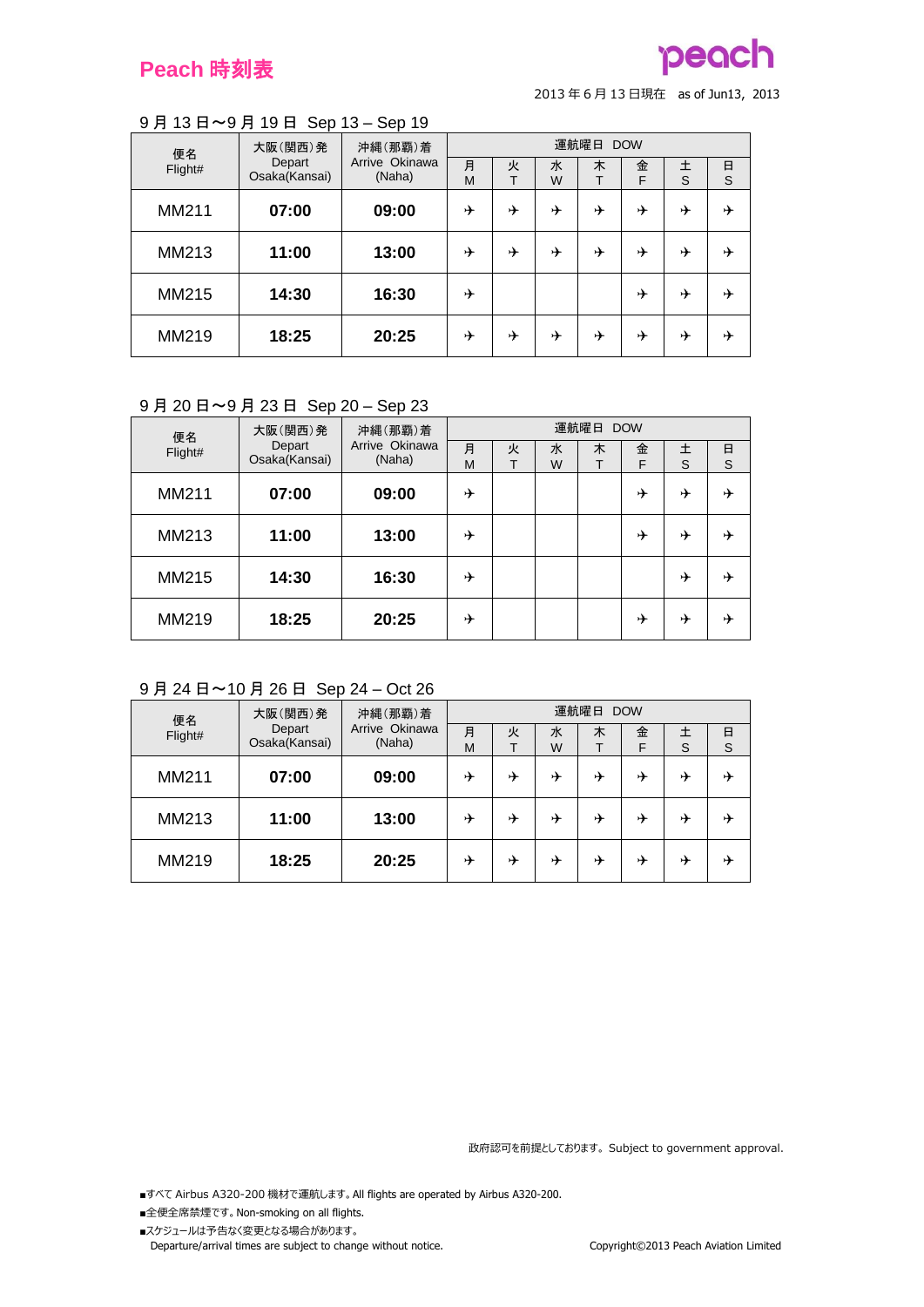#### <sup>2013</sup> <sup>年</sup> <sup>6</sup> <sup>月</sup> <sup>13</sup> 日現在 as of Jun13, <sup>2013</sup>

### 沖縄(那覇)→大阪(関西) **Okinawa(Naha)**→**Osaka(Kansai)**

| 便名           | 沖縄(那覇)発                 | 大阪(関西)着                  | 運航曜日<br><b>DOW</b> |   |        |   |        |        |        |  |
|--------------|-------------------------|--------------------------|--------------------|---|--------|---|--------|--------|--------|--|
| Flight#      | Depart<br>Okinawa(Naha) | Arrive Osaka<br>(Kansai) | 月<br>M             | 火 | 水<br>W | 木 | 金<br>F | 土<br>S | 日<br>S |  |
| MM212        | 09:30                   | 11:20                    | ⊁                  | ⊁ | ⊁      | ⊁ | ⊁      | ⊁      | 屮      |  |
| MM214        | 13:55                   | 15:45                    | ⊁                  | ⊁ | ⊁      | ⊁ | ⊁      | ⊁      |        |  |
| <b>MM220</b> | 20:55                   | 22:45                    | ⊁                  | ⊁ | ⊁      | ⊁ | ⊁      | ⊁      | 屮      |  |

## 3 月 31 日~4 月 7 日 Mar 31 – Apr 7

## 4 月 8 日~4 月 25 日 Apr 8 – Apr 25

| 便名           | 沖縄(那覇)発                 | 大阪(関西)着                  | 運航曜日 DOW |   |        |   |        |   |        |
|--------------|-------------------------|--------------------------|----------|---|--------|---|--------|---|--------|
| Flight#      | Depart<br>Okinawa(Naha) | Arrive Osaka<br>(Kansai) | 月<br>M   | 火 | 水<br>W | 木 | 金<br>F | S | 日<br>S |
| MM212        | 09:30                   | 11:20                    |          |   |        |   |        | ⊁ |        |
| MM214        | 13:55                   | 15:45                    | ⊁        | ⊁ | ⊁      | ⊁ | ⊁      | ⊁ | ⊁      |
| <b>MM220</b> | 20:55                   | 22:45                    | ⊁        | ⊁ | ⊁      | ⊁ | ⊁      | D | ⊬      |

## 4 月 26 日~5 月 6 日 Apr 26 – May 6

| 便名      | 沖縄(那覇)発                 | 大阪(関西)着                  | 運航曜日<br><b>DOW</b> |   |        |   |        |   |        |  |
|---------|-------------------------|--------------------------|--------------------|---|--------|---|--------|---|--------|--|
| Flight# | Depart<br>Okinawa(Naha) | Arrive Osaka<br>(Kansai) | 月<br>M             | 火 | 水<br>W | 木 | 金<br>F | S | 日<br>S |  |
| MM212   | 09:30                   | 11:20                    | ⊁                  | → | ⊁      | ⊁ | ⊁      | ⊁ | 丹      |  |
| MM214   | 13:55                   | 15:45                    | ⊁                  | → | ⊁      | ⊁ | ⊁      | ⊁ | 丹      |  |
| MM220   | 20:55                   | 22:45                    | ⊁                  | ⊁ | ⊁      | ⊁ | ⊁      | ⊁ | ⊁      |  |

## 5 月 7 日~6 月 13 日 May 7 – Jun 13

| 便名      | 沖縄(那覇)発                 | 大阪(関西)着                  | 運航曜日 DOW |   |        |   |        |   |        |  |
|---------|-------------------------|--------------------------|----------|---|--------|---|--------|---|--------|--|
| Flight# | Depart<br>Okinawa(Naha) | Arrive Osaka<br>(Kansai) | 月<br>M   | 火 | 水<br>W | 木 | 金<br>F | S | 日<br>S |  |
| MM212   | 09:30                   | 11:20                    |          |   |        |   |        | ⊁ |        |  |
| MM214   | 13:55                   | 15:45                    | ⊁        | ⊁ | ⊁      | ⊁ | ⊁      | ⊁ | ⊁      |  |
| MM220   | 20:55                   | 22:45                    | ⊁        | ⊁ | ⊁      | ⊁ | ⊁      | ⊁ | D      |  |

政府認可を前提としております。 Subject to government approval.

■すべて Airbus A320-200 機材で運航します。 All flights are operated by Airbus A320-200.

- ■全便全席禁煙です。 Non-smoking on all flights.
- ■スケジュールは予告なく変更となる場合があります。

Departure/arrival times are subject to change without notice. Copyright©2013 Peach Aviation Limited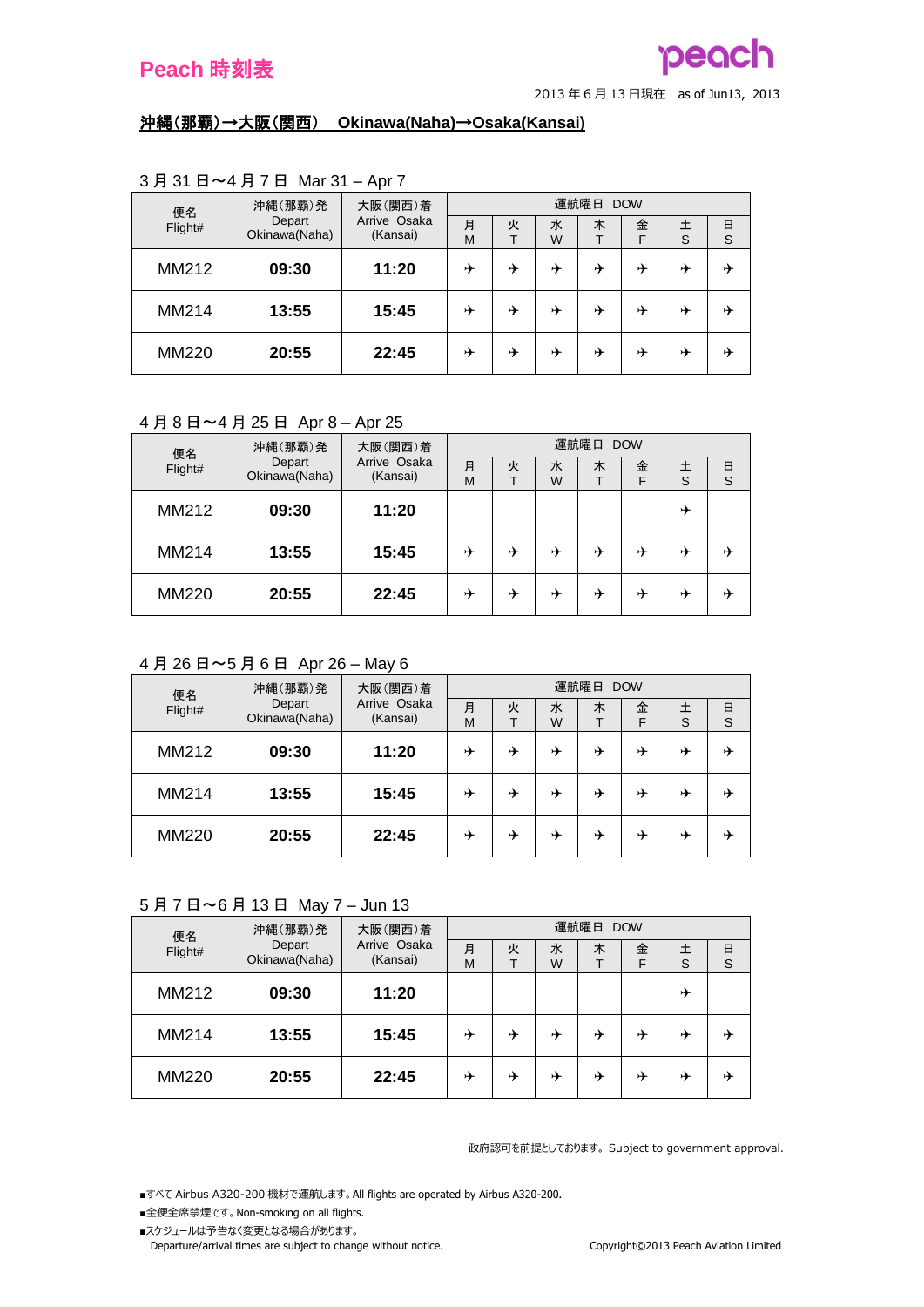# pegg

<sup>2013</sup> <sup>年</sup> <sup>6</sup> <sup>月</sup> <sup>13</sup> 日現在 as of Jun13, <sup>2013</sup>

### 6 月 14 日~7 月 11 日 Jun 14 – Jul 11

| 便名           | 沖縄(那覇)発                 | 大阪(関西)着                  | 運航曜日<br><b>DOW</b> |   |        |   |        |   |        |  |
|--------------|-------------------------|--------------------------|--------------------|---|--------|---|--------|---|--------|--|
| Flight#      | Depart<br>Okinawa(Naha) | Arrive Osaka<br>(Kansai) | 月<br>M             | 火 | 水<br>W | 木 | 金<br>F | S | 日<br>S |  |
| MM212        | 09:30                   | 11:20                    | ⊬                  | → | ⊁      | ⊁ | ⊁      | ⊁ | ⊁      |  |
| MM214        | 13:55                   | 15:45                    | ⊬                  | → | ⊁      | ⊁ | ⊁      | ⊁ | ⊬      |  |
| <b>MM220</b> | 20:55                   | 22:45                    | ⊁                  | → | ⊁      | ⊁ | ⊁      | ⊁ | ⊬      |  |

### 7 月 12 日~8 月 27 日 Jul 12 – Aug 27

| 便名           | 沖縄(那覇)発<br>Depart<br>Okinawa(Naha) | 大阪(関西)着<br>Arrive Osaka<br>(Kansai) | 運航曜日 DOW |        |        |   |        |        |             |  |
|--------------|------------------------------------|-------------------------------------|----------|--------|--------|---|--------|--------|-------------|--|
| Flight#      |                                    |                                     | 月<br>M   | 火<br>т | 水<br>W | 木 | 金<br>F | 土<br>S | $\Box$<br>S |  |
| MM212        | 09:30                              | 11:20                               | ⊁        | ⊁      | ⊁      | ⊁ | ⊁      | ⊁      | ⊁           |  |
| MM214        | 13:55                              | 15:45                               | ⊁        | ⊁      | ⊁      | ⊁ | ⊁      | ⊁      | ⊁           |  |
| MM216        | 15:50                              | 17:40                               | ⊁        | ⊁      | ⊁      | ⊁ | ⊁      | ⊁      | ⊁           |  |
| <b>MM220</b> | 20:55                              | 22:45                               | ⊁        | ⊁      | ⊁      | ⊁ | ⊁      | ⊁      | ⊁           |  |

### 8 月 28 日~9 月 12 日 Aug 28 – Sep 12

| 便名           | 沖縄(那覇)発<br>Depart<br>Okinawa(Naha) | 大阪(関西)着<br>Arrive Osaka<br>(Kansai) | 運航曜日 DOW |        |        |   |        |        |        |  |
|--------------|------------------------------------|-------------------------------------|----------|--------|--------|---|--------|--------|--------|--|
| Flight#      |                                    |                                     | 月<br>M   | 火<br>т | 水<br>W | 木 | 金<br>F | 土<br>S | 日<br>S |  |
| MM212        | 09:30                              | 11:20                               | ⊁        | ⊁      | ⊁      | ⊁ | ⊁      | ⊁      | ⊁      |  |
| MM214        | 13:55                              | 15:45                               | ⊁        | ⊁      | ⊁      | ⊁ | ⊁      | ⊁      | ⊁      |  |
| MM216        | 16:05                              | 17:55                               | ⊁        | ⊁      | ⊁      | ⊁ | ⊁      | ⊁      | ⊁      |  |
| <b>MM220</b> | 20:55                              | 22:45                               | ⊁        | ⊁      | ⊁      | ⊁ | ⊁      | ⊁      | ⊁      |  |

政府認可を前提としております。 Subject to government approval.

- ■全便全席禁煙です。 Non-smoking on all flights.
- ■スケジュールは予告なく変更となる場合があります。 Departure/arrival times are subject to change without notice. Copyright©2013 Peach Aviation Limited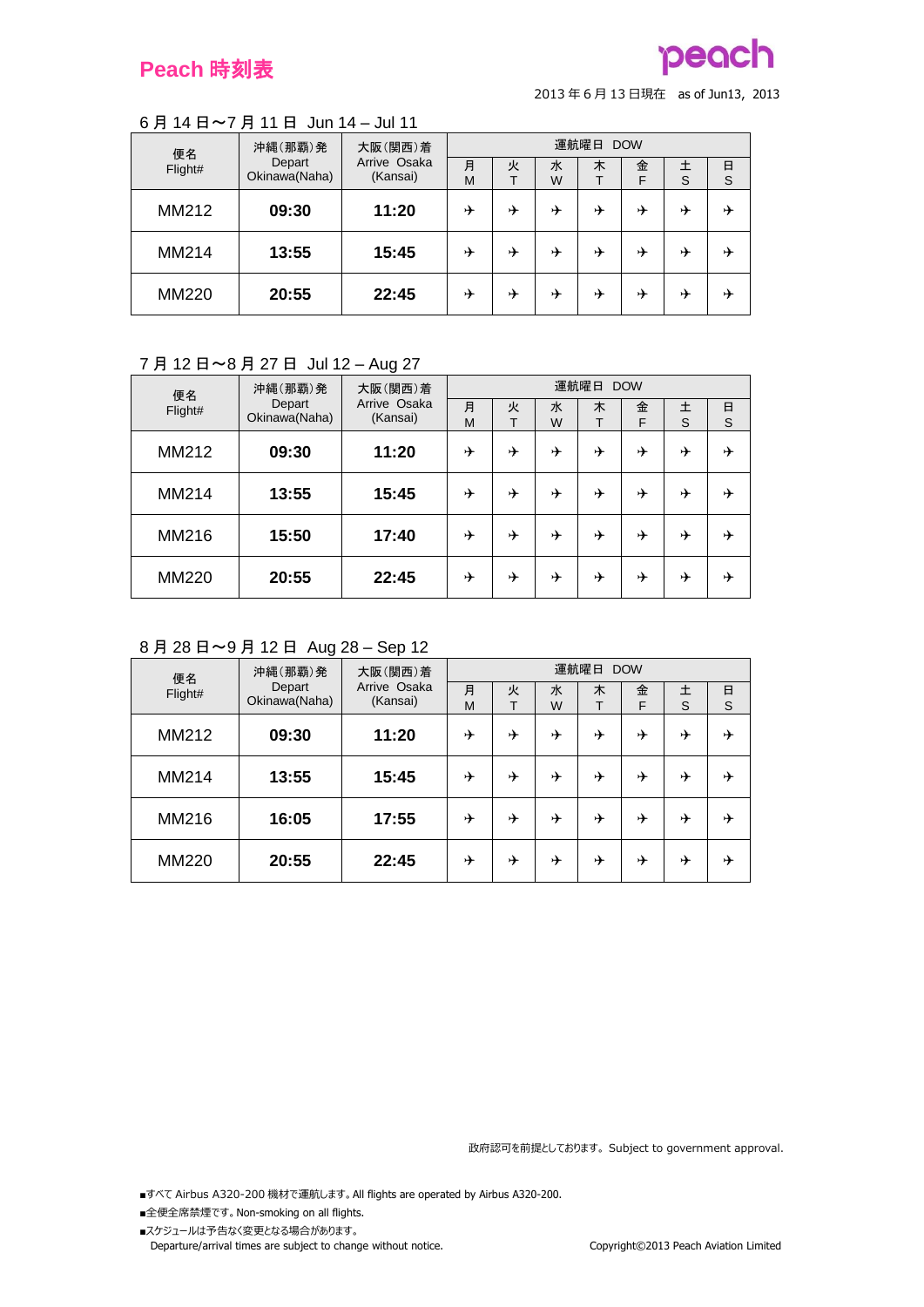## **Peach** 時刻表

## **pego**

<sup>2013</sup> <sup>年</sup> <sup>6</sup> <sup>月</sup> <sup>13</sup> 日現在 as of Jun13, <sup>2013</sup>

#### 9 月 13 日~9 月 19 日 Sep 13 – Sep 19

| 便名           | 沖縄(那覇)発<br>Depart<br>Okinawa(Naha) | 大阪(関西)着<br>Arrive Osaka<br>(Kansai) | 運航曜日 DOW |        |        |   |        |        |        |  |  |
|--------------|------------------------------------|-------------------------------------|----------|--------|--------|---|--------|--------|--------|--|--|
| Flight#      |                                    |                                     | 月<br>M   | 火<br>т | 水<br>W | 木 | 金<br>F | 土<br>S | 日<br>S |  |  |
| MM212        | 09:30                              | 11:20                               | ⊁        | ⊁      | ⊁      | ⊁ | ⊁      | ⊁      | ⊁      |  |  |
| MM214        | 11:55                              | 13:45                               | ⊁        | ⊁      | ⊁      | ⊁ | ⊁      | ⊁      | ⊁      |  |  |
| MM216        | 17:00                              | 18:50                               | ⊁        |        |        |   | ⊁      | ⊁      | ⊁      |  |  |
| <b>MM220</b> | 20:55                              | 22:45                               | ⊁        | ⊁      | ⊁      | ⊁ | ⊁      | ⊁      | ⊁      |  |  |

#### 9 月 20 日~9 月 23 日 Sep 20 – Sep 23

| 便名           | 沖縄(那覇)発<br>Depart<br>Okinawa(Naha) | 大阪(関西)着<br>Arrive Osaka<br>(Kansai) | 運航曜日 DOW |        |        |   |        |        |        |  |
|--------------|------------------------------------|-------------------------------------|----------|--------|--------|---|--------|--------|--------|--|
| Flight#      |                                    |                                     | 月<br>M   | 火<br>т | 水<br>W | 木 | 金<br>F | 土<br>S | 日<br>S |  |
| MM212        | 11:55                              | 13:45                               | ⊁        |        |        |   | ⊁      | ⊁      | ⊁      |  |
| MM214        | 13:10                              | 15:00                               | ⊁        |        |        |   | ⊁      | ⊁      | ⊁      |  |
| MM216        | 17:00                              | 18:50                               | ⊁        |        |        |   |        | ⊁      | ⊁      |  |
| <b>MM220</b> | 20:55                              | 22:45                               | ⊁        |        |        |   | ⊁      | ⊁      | ⊁      |  |

## 9 月 24 日~10 月 19 日 Sep 24 – Oct 19

| 便名           | 沖縄(那覇)発                 | 大阪(関西)着                  | 運航曜日<br><b>DOW</b> |   |        |   |        |   |        |  |
|--------------|-------------------------|--------------------------|--------------------|---|--------|---|--------|---|--------|--|
| Flight#      | Depart<br>Okinawa(Naha) | Arrive Osaka<br>(Kansai) | 月<br>M             | 火 | 水<br>W | 木 | 金<br>F | S | 日<br>S |  |
| MM214        | 13:10                   | 15:00                    | ⊁                  | ⊁ | ⊁      | ⊁ | ⊁      | ⊁ | ⊁      |  |
| MM216        | 15:10                   | 17:00                    | ⊁                  | → | ⊁      | ⊁ | ⊁      | ⊁ | →      |  |
| <b>MM220</b> | 20:55                   | 22:45                    | ⊁                  | ⊬ | ⊁      | ⊁ | D      | ⊁ | ⊬      |  |

政府認可を前提としております。 Subject to government approval.

- ■全便全席禁煙です。 Non-smoking on all flights.
- ■スケジュールは予告なく変更となる場合があります。 Departure/arrival times are subject to change without notice. Copyright©2013 Peach Aviation Limited